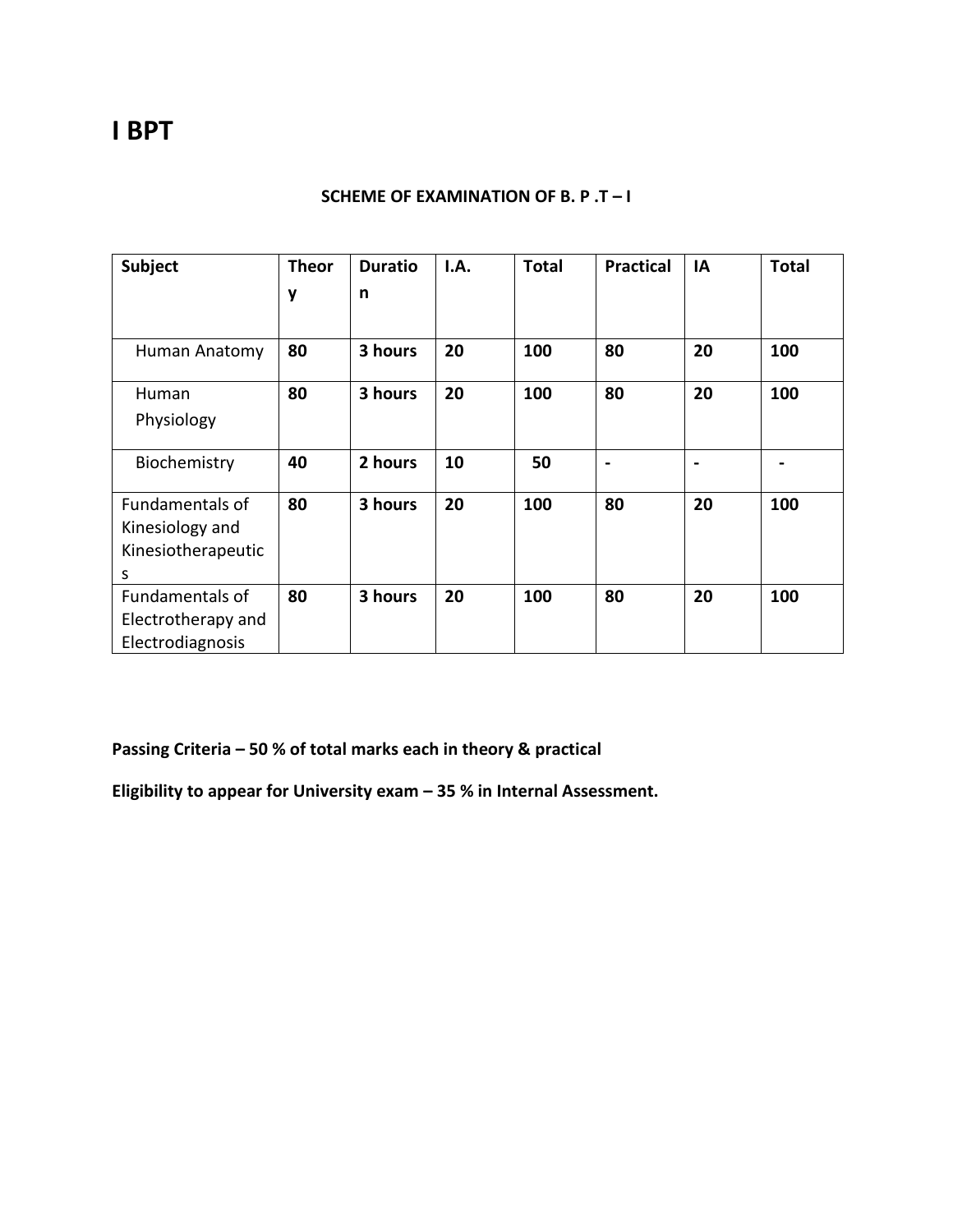## **II BPT**

| Sr.No          | <b>Name</b>                               | <b>Theory</b> | <b>Duration</b> | I.A. | <b>Total</b> | <b>Practical</b> | I.A | <b>Total</b> |
|----------------|-------------------------------------------|---------------|-----------------|------|--------------|------------------|-----|--------------|
| $\mathbf 1$    | Pathology &                               | 50            |                 | 10   |              |                  |     |              |
|                | Microbiology                              | 30            | 3 hours         | 10   | 100          |                  |     |              |
| $\overline{2}$ | Pharmacology                              | 40            | 2 hours         | 10   | 50           |                  |     |              |
| 3              | Kinesiology                               | 80            | 3 hours         | 20   | 100          |                  |     |              |
| 3              | Kinesiotherapeutics                       | 80            | 3 hours         | 20   | 100          | 80               | 20  | 100          |
| 4              | Electrotherapy<br>and<br>Electrodiagnosis | 80            | 3 hours         | 20   | 100          | 80               | 20  | 100          |
| 5              | Psychology                                | 40            | 2 hours         | 10   | 50           |                  |     |              |

### **EXAMINATION PATTERN OF B.P.T.-II**

**Passing Criteria – 50 % of total marks each in theory & practical**

**Eligibility to appear for University exam – 35 % in Internal Assessment**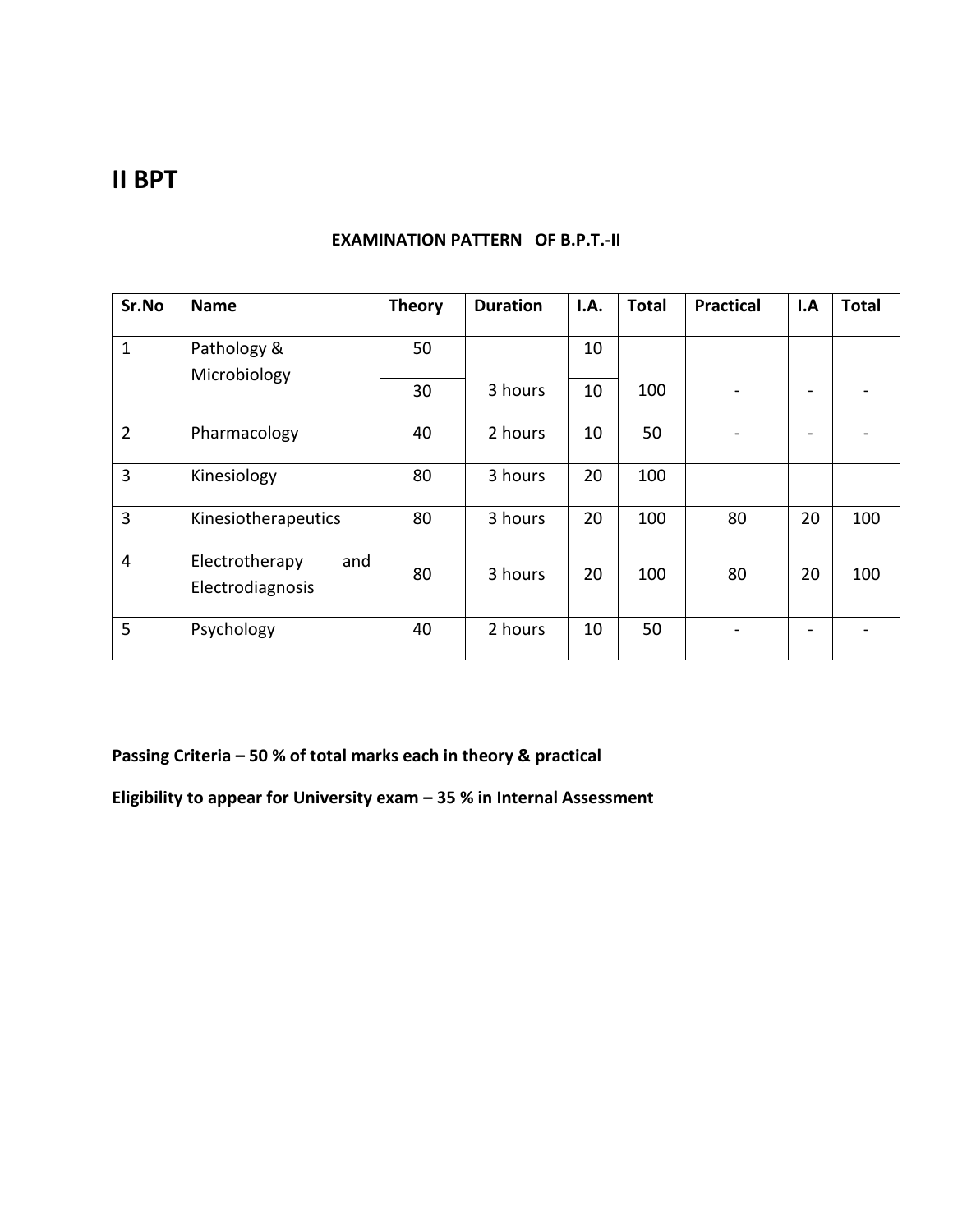### **III BPT**

### **SCHEME OF EXAMINATION-\*[COLLEGE EXAMINATION]**

1 test in Theory 1 and 1 and 1 and 1 and 1 and 1 and 1 and 1 and 1 and 1 and 1 and 1 and 1 and 1 and 1 and 1 a

1 Clinical test 40 marks

**Total 80 marks**

| Sr.N           | <b>Name</b>                       | <b>Theory</b> | <b>Duration</b> | I.A.             | <b>Total</b>     | <b>Clinical</b>                            | I.A | <b>Total</b> |
|----------------|-----------------------------------|---------------|-----------------|------------------|------------------|--------------------------------------------|-----|--------------|
| $\mathbf{o}$   |                                   |               |                 |                  |                  |                                            |     |              |
| $\mathbf{1}$   | Surgery-                          |               |                 |                  |                  | $\frac{1}{2}$                              |     |              |
|                | 1. Gen. Surgery                   | 40            | 3 hours         | 20               | 100              |                                            |     |              |
|                | 2. Orthopadeics                   | 40            |                 |                  |                  |                                            |     |              |
| $\overline{2}$ | Medicine                          |               |                 |                  |                  |                                            |     |              |
|                | 1. Medicine                       |               |                 |                  |                  |                                            |     |              |
|                | [Cardiovascular &<br>Respiratory] | 40            | 3 hours         | 20               | 100              |                                            |     |              |
|                | 2. Neurology                      | 40            |                 |                  |                  |                                            |     |              |
|                |                                   |               |                 |                  |                  |                                            |     |              |
| $\overline{3}$ | <b>Obstetrics and Gynaecology</b> | 40            | 2 hours         | 10               | 50               |                                            |     |              |
| $\overline{4}$ | Physical Diagnosis &              |               |                 |                  |                  |                                            |     |              |
|                | <b>Therapeutic Skills</b>         | 80            | 3 hours         | 20               | 100              | 80                                         | 20  | 100          |
| 5              | <b>Community Health</b>           |               |                 |                  |                  |                                            |     |              |
|                | /Biostatistics /Sociology         | 80            | 3 hours         | 20               | 100              |                                            |     |              |
|                |                                   |               |                 |                  |                  |                                            |     |              |
| 6              | *Psychiatry                       |               |                 | # G<br>${\sf R}$ | $\mathsf A$<br>D | $\mathsf{E}% _{0}\left( \mathsf{E}\right)$ |     |              |
|                |                                   |               |                 |                  |                  |                                            |     |              |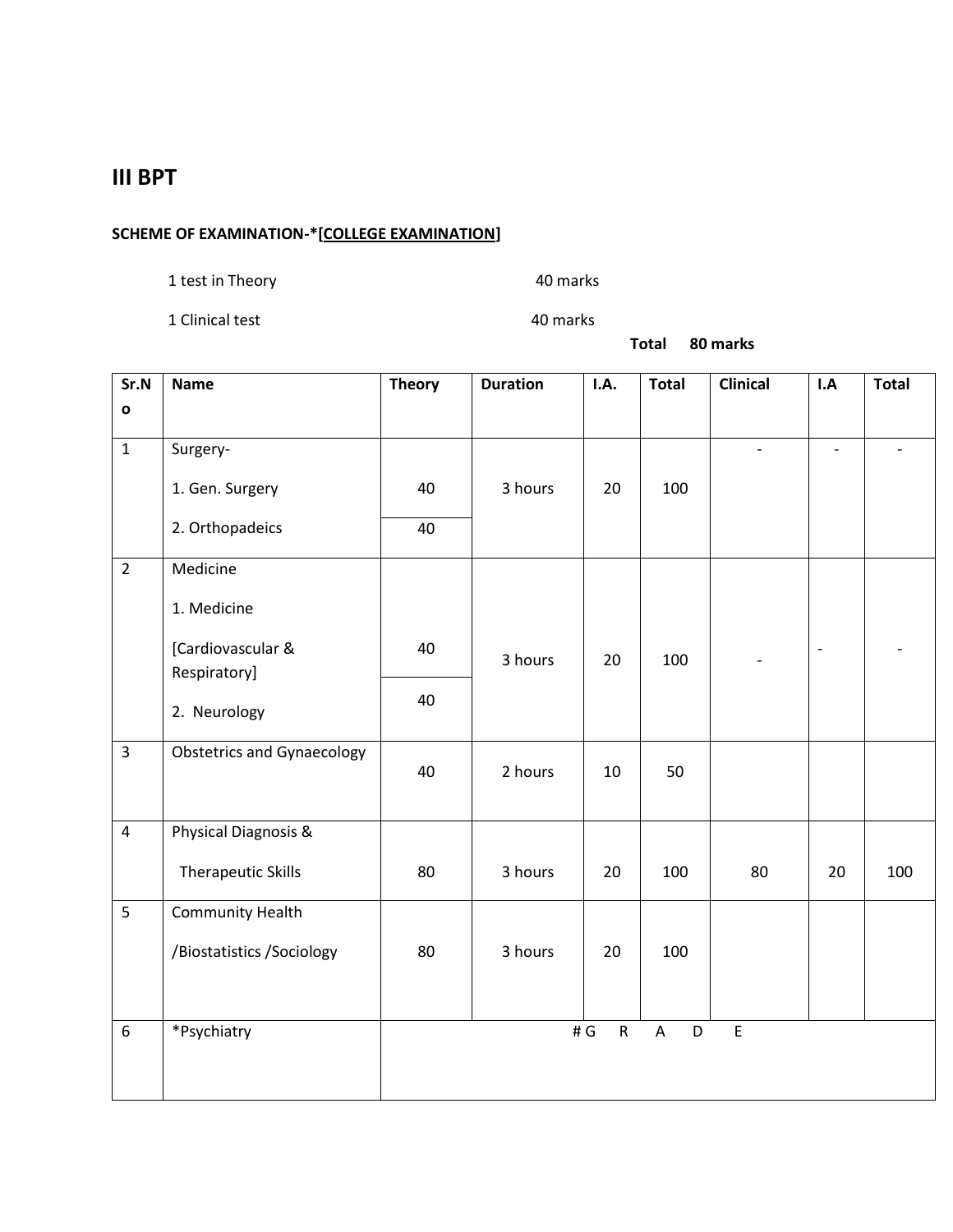#### *EXAMINATION PATTERN OF B.P.T.-III*

**\*-COLLEGE EXAMINATION** passing in college examination is mandatory to appear for university examination The marks obtained in the respective college examination shall be converted in to GRADES #GRADE\_- A+:75 % & above, A: 66 to < 75%, B+: 55 to <66%, B: 50 to <55%, C: <50% [FFF] **Passing Criteria – 50 % of total marks each in theory & practical Eligibility to appear for University exam – 35 % in Internal Assessment**